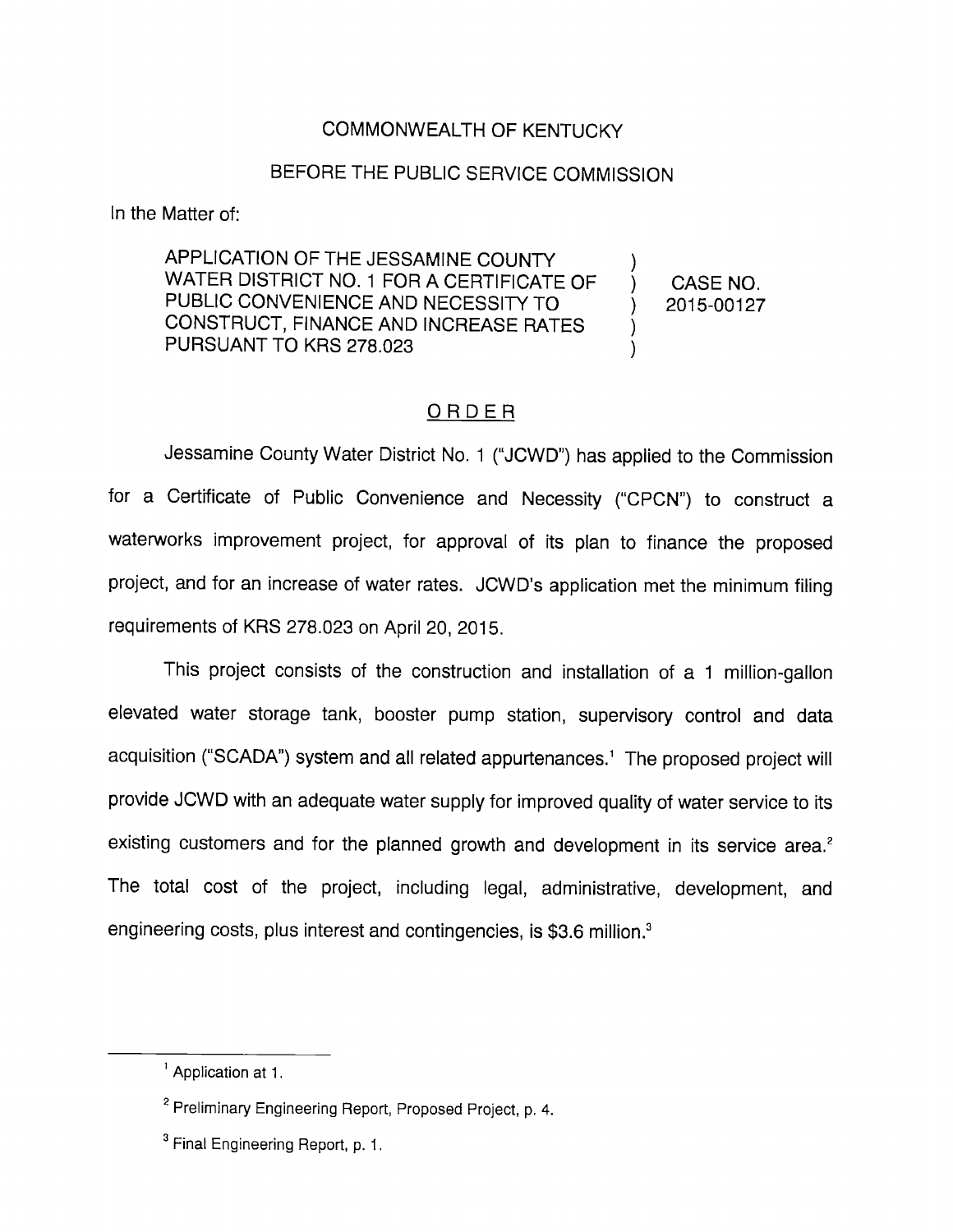JCWD proposes to finance the proposed construction with the proceeds of the issuance and sale of \$1,345,000 of its Waterworks Revenue Bonds consisting of \$945,000 of Series A Bonds and \$400,000 of Series B Bonds to Rural Development ("RD"), an agency of the U.S. Department of Agriculture; a Kentucky Infrastructure Authority grant in the amount of \$1.95 million; and an applicant contribution in the amount of \$305,000. The proposed Series A and Series B Bonds will mature over a 40year period with an interest rate not to exceed 3.375 percent per annum for Series A Bonds and an interest rate of 3.50 percent per annum for Series B Bonds.

The Commission notes that JCWD's Notice of Proposed Rate Change<sup>4</sup> listed the monthly rates that were in effect prior to July 15, 2013 as the current rates. The rates increased by \$0.10 per 1,000 gallons effective July 15, 2013. Under the proposed rates, the monthly bill of a residential water customer who uses 5,000 gallons of water will increase from \$32.75<sup>5</sup> to \$41.20, or approximately 25.8 percent.

JCWD has submitted its application pursuant to KRS 278.023. Notwithstanding KRS 278.020(1), KRS 278.180, KRS 278.190, and KRS 278.300, KRS 278.023 requires the Commission to accept agreements between water districts and RD regarding construction projects and to issue the necessary orders to implement the terms of such agreements within 30 days of satisfactory completion of the minimum filing requirements.

KRS 278.023 does not grant the Commission any discretionary authority to modify or reject any portion of the agreement between RD and JCWD, or to defer the

Application, Exhibit D.

<sup>&</sup>lt;sup>5</sup> Pursuant to the rates that became effective on July 15, 2013, as approved in Case No. 2013-00222, Purchased Water Adjustment Filing of Jessamine County Water District No. 1 (Ky. PSC July 1, 2013).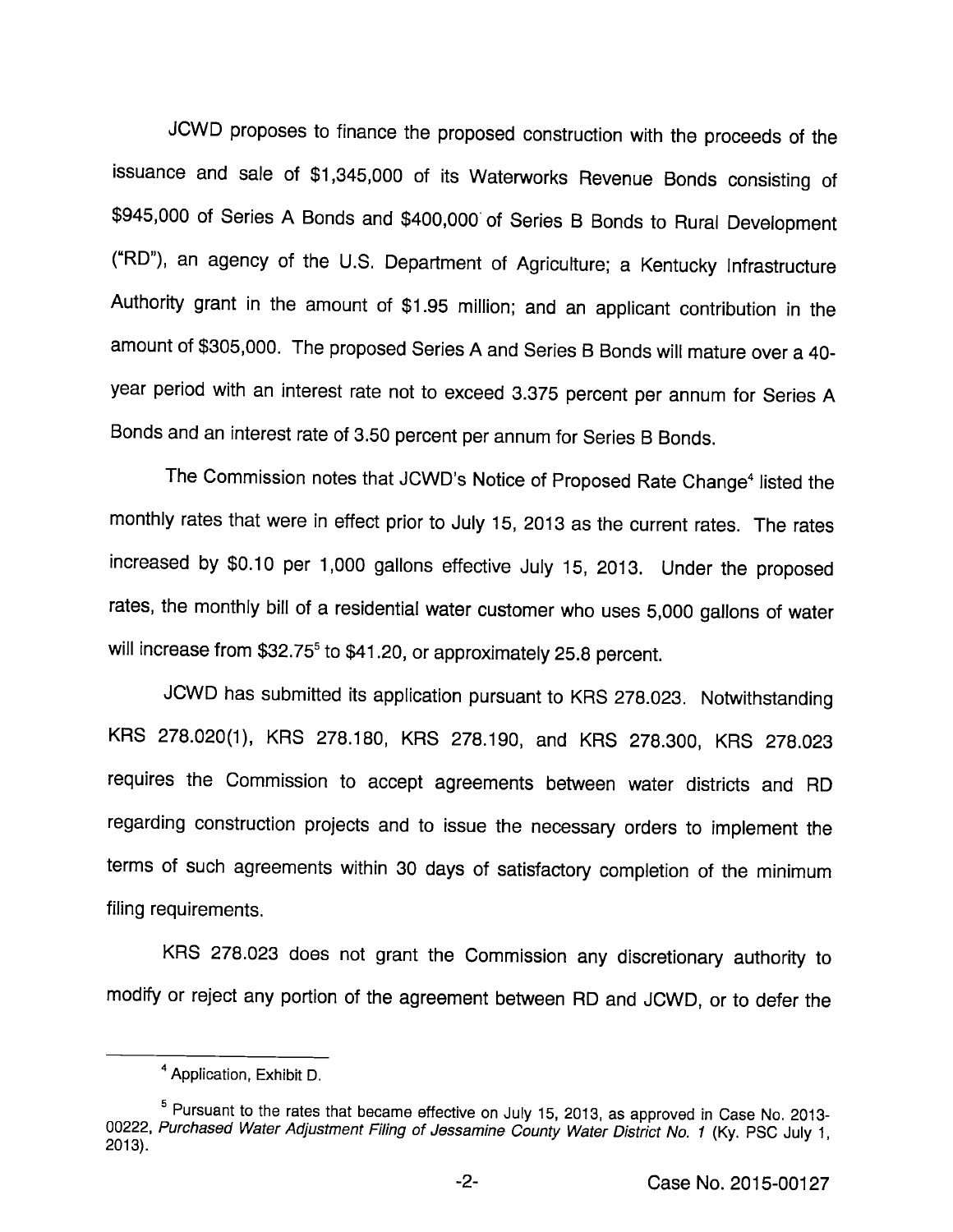issuance of all necessary orders to implement the terms of that agreement. It further denies the Commission any authority to reject an application when the evidence of record indicates that a water district's proposed facilities will result in the wasteful duplication of facilities or excessive investment or its proposed rates are unfair, unjust, or unreasonable. The Commission, therefore. Is not able to review this application using the same standards that are used for applications that are not filed pursuant to KRS 278.023.

IT IS THEREFORE ORDERED that:

1. JCWD Is granted a CPCN for the proposed construction project.

2. JCWD's proposed plan of financing is approved.

3. JCWD Is authorized to Issue \$1,345,000 of Its Waterworks Revenue Bonds consisting of \$945,000 of Series A Bonds and \$400,000 of Series B Bonds maturing over 40 years at an interest rate not exceeding 3.375 percent per annum for Series A Bonds and an interest rate of 3.50 percent per annum for Series B Bonds.

4. The proceeds from the proposed bond issuance shall be used only for the purposes specified in JCWD's application.

5. JCWD shall obtain approval from the Commission prior to performing any additional construction not expressly authorized by this Order.

6. Notwithstanding ordering paragraph 5, if surplus funds remain after the approved construction has been completed, JCWD may use such surplus to construct additional plant facilities if RD approves of the use and the additional construction will not result in a change in JCWD's rates for service. JCWD shall provide written notice of this additional construction in accordance with 807 KAR 5:069, Section 4.

Case No. 2015-00127

-3-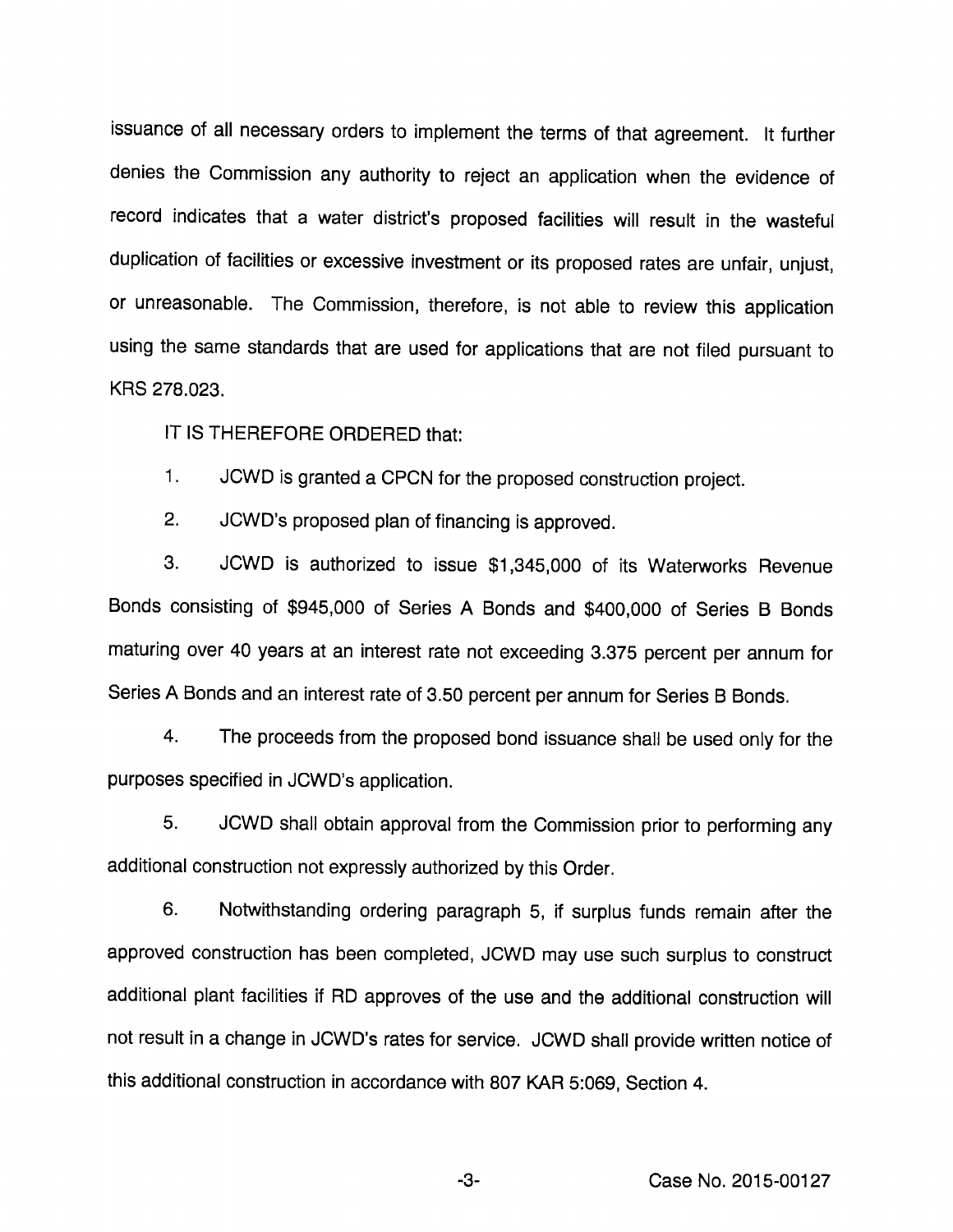7. JCWD shall file with the Commission documentation of the total costs of this project, including the cost of construction and all other capitalized costs (e.g., engineering, legal, and administrative) within 60 days of the date that construction is substantially completed. Construction cost shall be classified into appropriate piant accounts in accordance with the Uniform System of Accounts for water utilities prescribed by the Commission.

8. JCWD shall file a copy of the "as-built" drawings and a certified statement from the engineer that the construction has been satisfactorily completed in accordance with the contract plans and specifications within 60 days of substantiai completion of the construction certified herein.

9. JCWD shall require the construction to be inspected under the general supervision of a professional engineer with a Kentucky registration in civil or mechanical engineering to ensure that the construction work is done in accordance with the contract drawings and specifications and in conformance with the best practices of the construction trades involved in the project.

10. JCWD shall notify the Commission in writing one week prior to the actual start of construction and at the 50 percent completion point.

11. The rates set forth in the Appendix to this Order are approved for service that JCWD renders on and after the date of this Order.

12. Within 20 days of the date of this Order, JCWD shall file revised tariff sheets with the Commission, using the Commission's electronic Tariff Filing System, containing the rates set forth in the Appendix to this Order.

-4- Case No. 2015-00127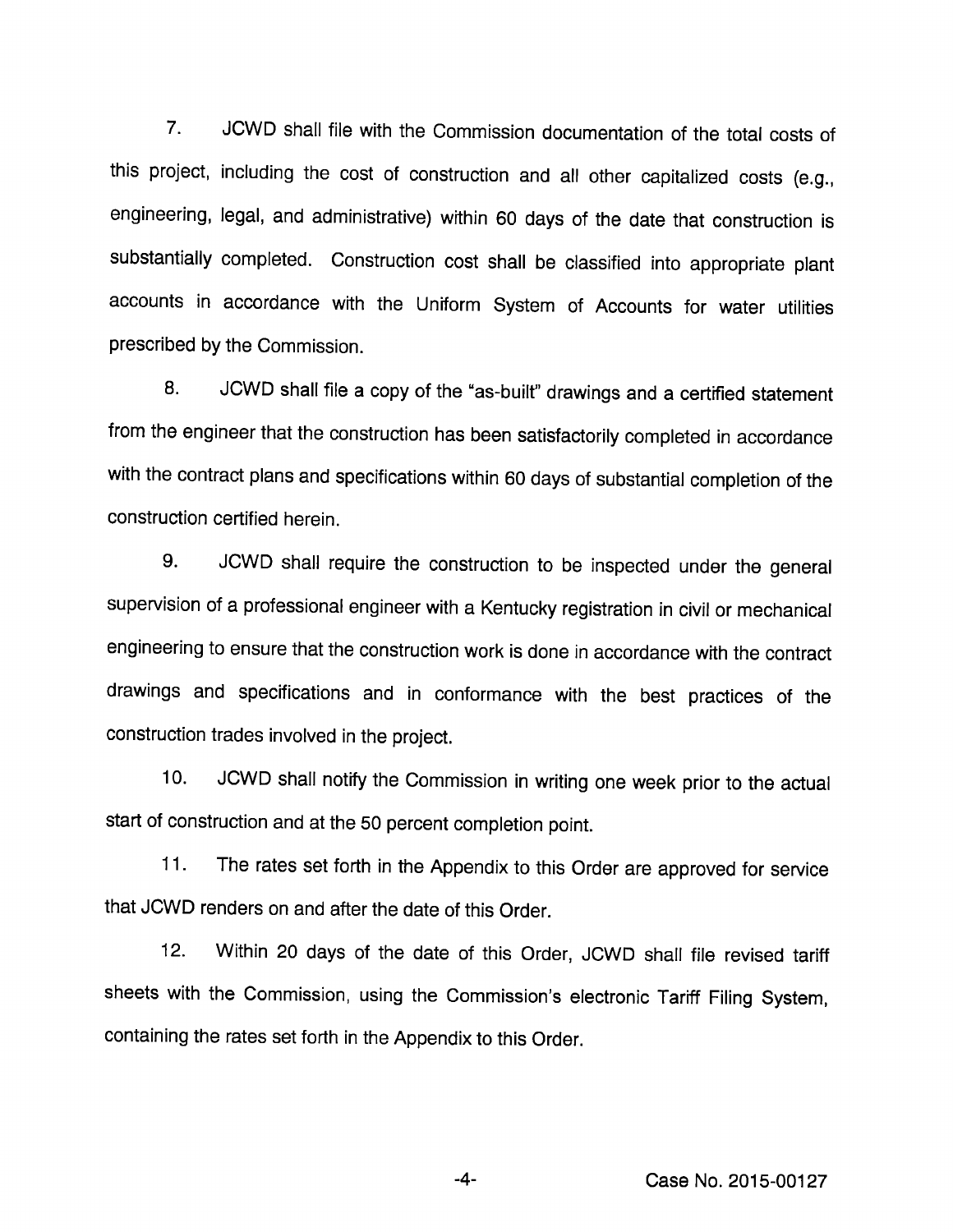13. Any documents filed in the future pursuant to ordering paragraphs 7, 8, and 10 of this Order shall reference this case number and shall be retained in the utility's general correspondence file.

14. The Executive Director is delegated authority to grant reasonable extensions of time for filing of any documents required by this Order upon JCWD's showing of good cause for such extension.

Nothing contained herein shall be deemed a warranty of the Commonwealth of Kentucky, or any agency thereof, of the financing herein accepted.

By the Commission entered MAY 14 2015 KENTUCKY PUBLIC OMMISSION

ATTES Executive Director

Case No. 2015-00127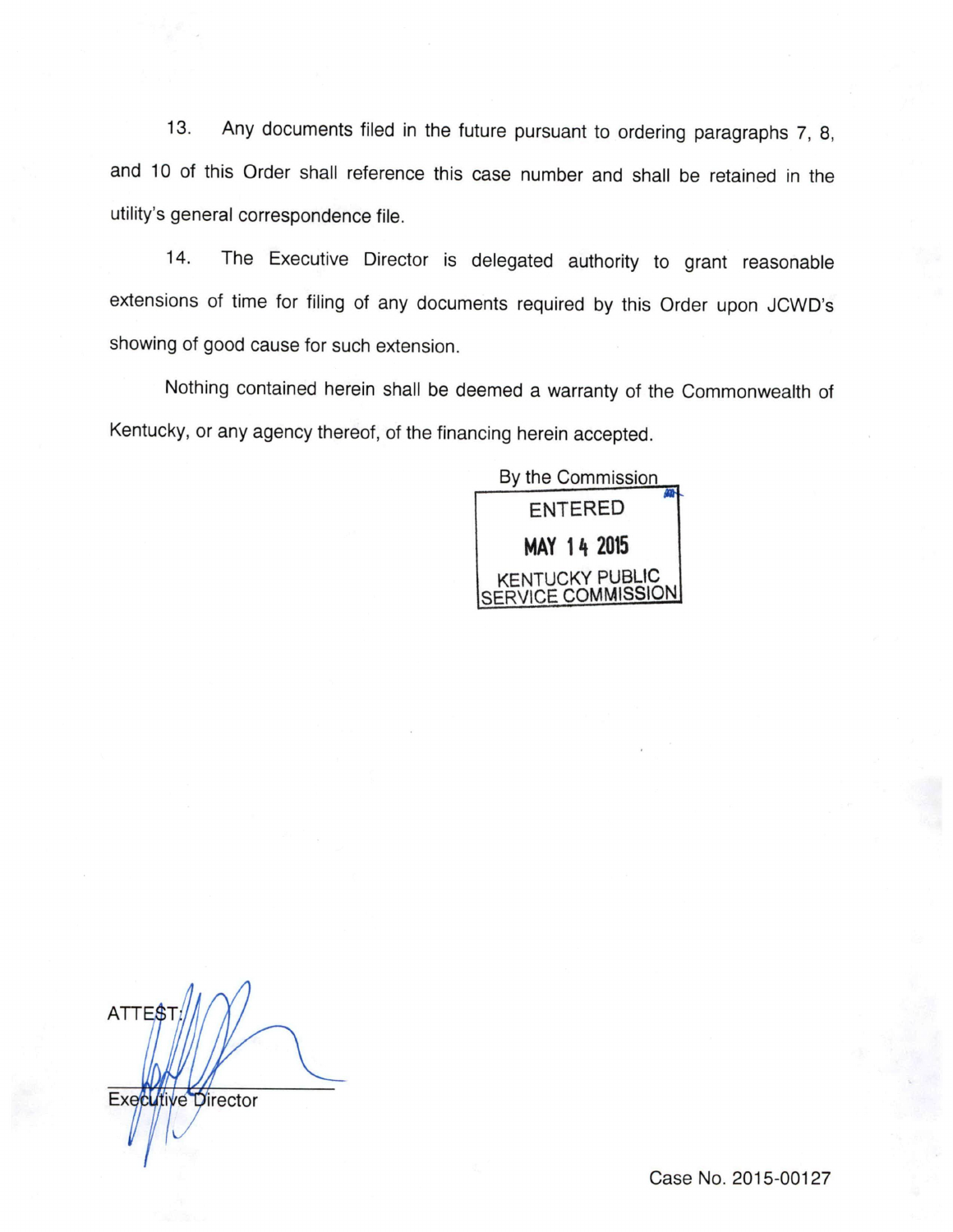### APPENDIX

# APPENDIX TO AN ORDER OF THE KENTUCKY PUBLIC SEBVICE COMMISSION IN CASE NO. 2015-00127 DATED **MAY 1.4 2015**

The following rates and charges are prescribed for the customers in the area served by Jessamine County Water District No. 1. All other rates and charges not specifically mentioned herein shall remain the same as those in effect under authority of the Commission prior to the effective date of this Order.

#### **Monthly Water Rates**

#### 5/8-Inch Meter

First 3,000 gallons Next 7,000 gallons Over 10,000 gallons

#### 1-Inch Meter

First 5,000 gallons Next 5,000 gallons Over 10,000 gallons

## 1 1/2-Inch Meter

First 10,000 gallons Over 10,000 gallons

#### 2-Inch Meter

First 20,000 gallons Over 20,000 gallons

- \$ 28.00 Minimum bill 6.60 per 1,000 gallons 6.38 per 1,000 gallons
- \$ 41.20 Minimum bill 6.60 per 1,000 gallons 6.38 per 1,000 gallons
- \$ 74.20 Minimum bill 6.38 per 1,000 gallons
- \$ 138.00 Minimum bill 6.38 per 1,000 gallons